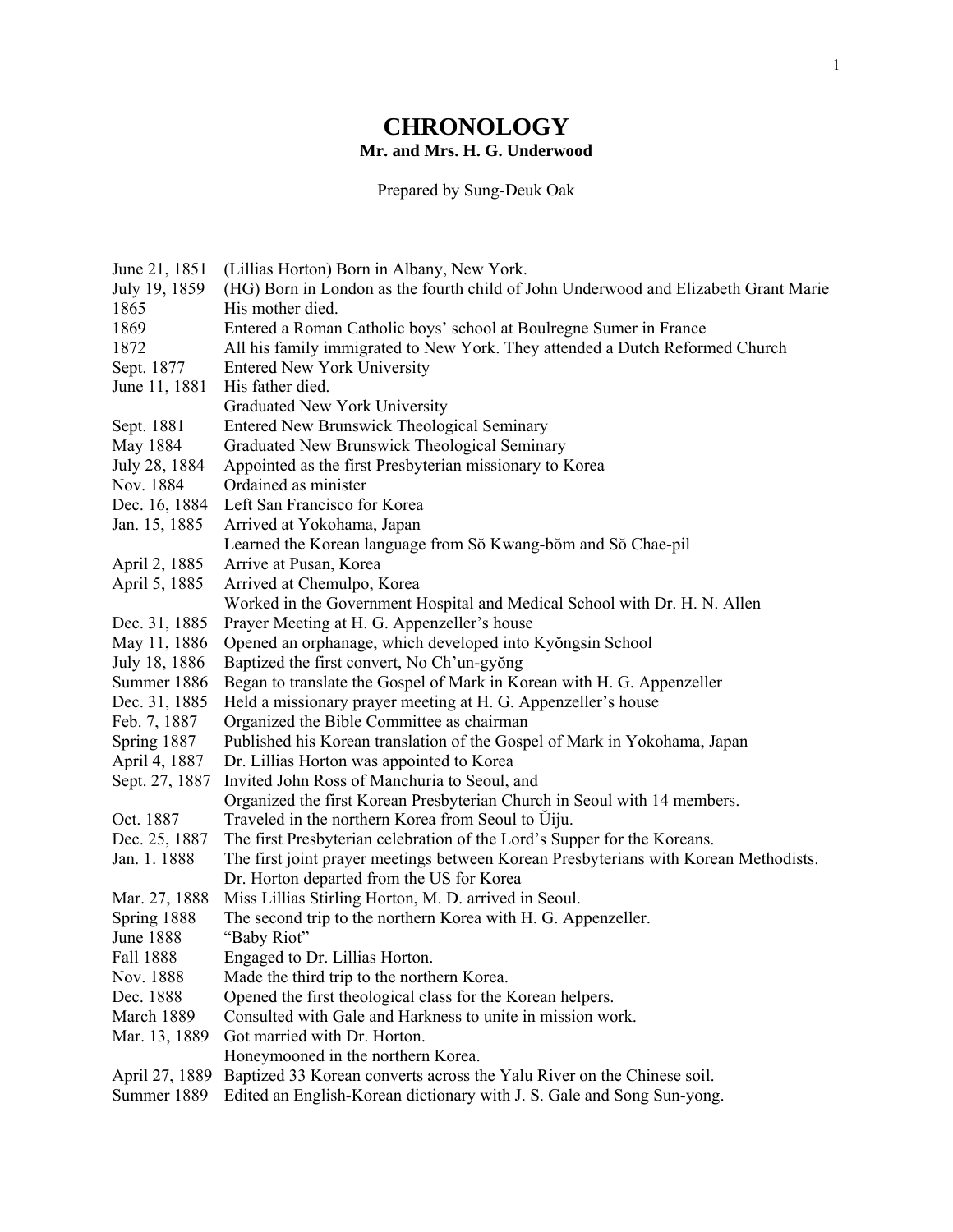| Nov. 1889        | Went to Yokohama to print the dictionary and the grammar.                                                                                                             |
|------------------|-----------------------------------------------------------------------------------------------------------------------------------------------------------------------|
| April 1890       | Published the English-Korean and Korean-English Dictionary, and the Korean Grammar                                                                                    |
| May 1890         | Returned to Seoul from Yokohama.                                                                                                                                      |
|                  | Dr. and Mrs. John L. Nevius came to Seoul and taught his mission method.                                                                                              |
| June 1890        | Death of Dowager Empress Cho.                                                                                                                                         |
|                  | Organized the Religious Tract Society as secretary.                                                                                                                   |
| <b>July 1890</b> | Dr. J. W. Heron died. Dr. Allen became secretary of the American legation.                                                                                            |
|                  | Obtained the Yanghwajin Foreign Cemetery.                                                                                                                             |
| Sept. 6, 1890    | His son, Horace Horton Underwood was born.                                                                                                                            |
| Nov. 1890        | Short trip to Chefoo, Shandong.                                                                                                                                       |
| Feb. 1891        | Went to Pusan with W. M. Baird to purchase a property.                                                                                                                |
| March 1891       | Left for the United States on the second furlough.                                                                                                                    |
| May 20, 1891     | Arrived in the United States                                                                                                                                          |
| <b>June 1891</b> | Received an honorary degree of Doctor of Divinity from New York University.                                                                                           |
| Sept. 1891       | Address at the Convention of the American Inter-Seminary Missionary Alliance,<br>Nashville                                                                            |
| Jan. 1892        | Obtained four volunteers for the opening of the Southern Presbyterian Mission in Korea.                                                                               |
| Sept. 1892       | Address at the Fifth General Council of the Alliance of the Reformed Churches Holding<br>the Presbyterian System, Toronto, and Dr. O. R. Avison volunteered to Korea. |
| Feb. 1, 1893     | Left for Korea                                                                                                                                                        |
| May 1893         | Arrive in Seoul                                                                                                                                                       |
| Oct. 1893        | Published a hymnal, which triggered the term question in Korea.                                                                                                       |
| April 1894       | Incident of the persecution of the Korean Christians in P'yongyang.                                                                                                   |
| Oct. 18, 1895    | Assassination of Queen Min. Guarded King Kojong at night.                                                                                                             |
| Nov. 28, 1895    | The Ch'unsaeng-mun Incident                                                                                                                                           |
| Jan. 1896        | Trip to the northern Korea with Dr. Avison                                                                                                                            |
| July 2, 1896     | The Independence Club was organized                                                                                                                                   |
| Sept. 2, 1896    | The first Christian public celebration of the birthday of King Kojong                                                                                                 |
| 1896             | Underwood's Gospel of St. Luke was published                                                                                                                          |
| April 1, 1897    | Founded the Christian News (to 1901)                                                                                                                                  |
|                  | Went to Japan for the education of Prince Ulhwa                                                                                                                       |
| Aug. 23, 1897    | The second celebration of the birthday of King Kojong                                                                                                                 |
| Fall 1897        | Went to Japan, with Avison family, for health problem                                                                                                                 |
| Nov. 1897        | A memorial service of the deceased Empress Min                                                                                                                        |
| Jan. 1898        | Mrs. Underwood went to Chicago                                                                                                                                        |
| Summer 1898      | Translated the Scriptures at the Han River                                                                                                                            |
| Fall 1898        | Helped the Canadian Presbyterian Mission open a station in Northeast Korea                                                                                            |
| 1899             | Published A Study of St. John's Gospel                                                                                                                                |
| Sept. 9, 1900    | Celebration of the completion of the Korean New Testament                                                                                                             |
| Oct. 1, 1900     | Ordained Mr. Sŏ Kyŏng-jo as an elder                                                                                                                                  |
| Fall 1900        | Found a forged royal edict to kill all Christians in Korea                                                                                                            |
| 1901             | Founded the Songmari Church in Kimpo                                                                                                                                  |
|                  | Founded the Munsanni Church in Paju                                                                                                                                   |
| May 15, 1901     | Presbyterian Theological Seminary was founded in P'yongyang                                                                                                           |
| May 1901         | Left for the U.S. via Israel and Europe (the second furlough)                                                                                                         |
| Feb. 1902        | Delivered addresses at the convention of the SVM, held in Toronto, Canada                                                                                             |
| May 1902         | Delivered a General Assembly address at the Foreign Mission Rally, PCUSA                                                                                              |
| June 1, 1902     | Delivered a sermon to the graduating class of New York University                                                                                                     |
| Aug. 11, 1902    | Delivered a speech at the Christian Worker's Conference at Northfield, MA.                                                                                            |
| Oct. 1902        | Delivered a speech at Kentucky Theological Seminary                                                                                                                   |
| Dec. 1902        | Returned to Korea                                                                                                                                                     |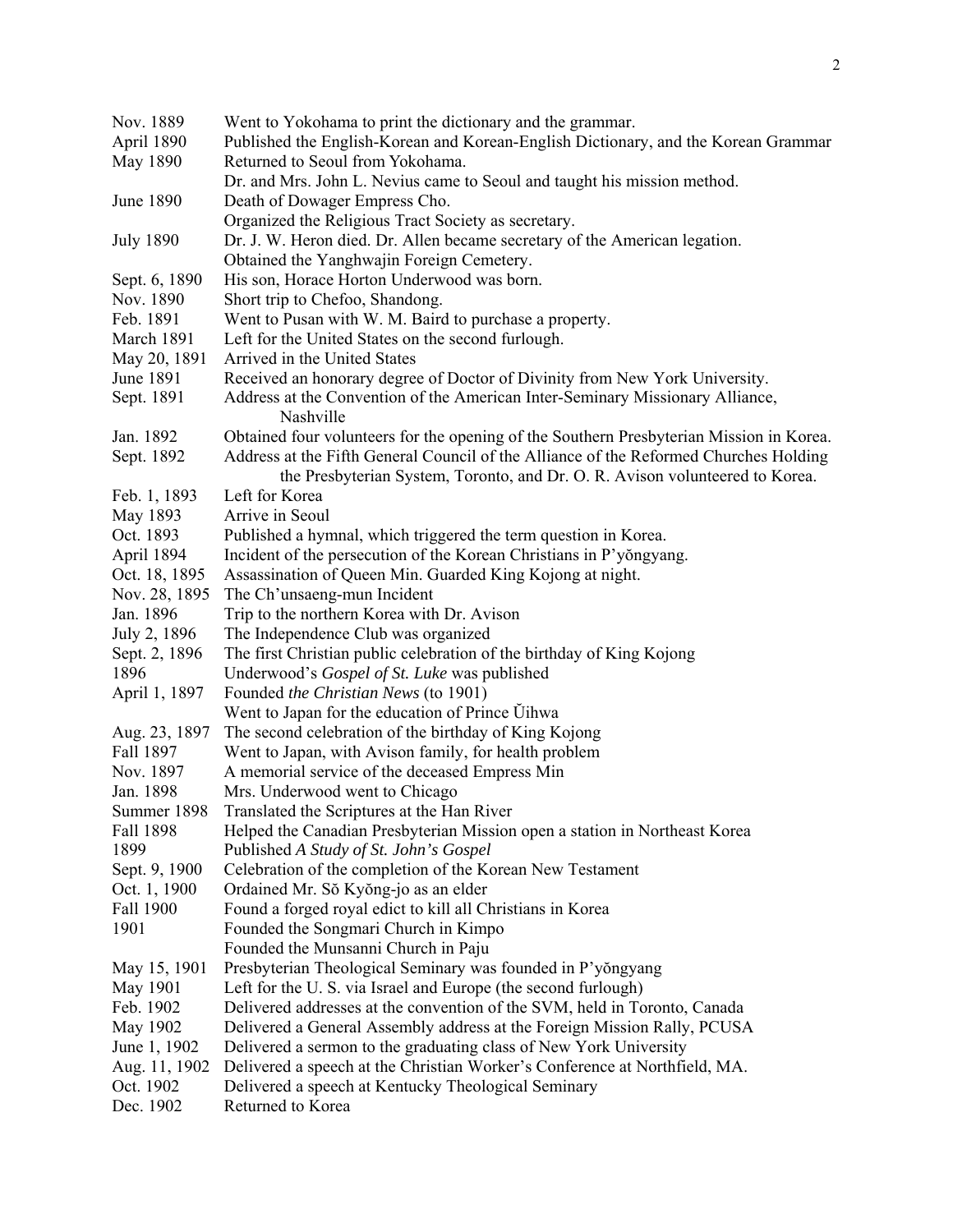| Oct. 1903      | Appointed as a member of the board of the YMCA                                    |
|----------------|-----------------------------------------------------------------------------------|
| 1904           | Mrs. Underwood's book, Fifteen Years among the Top-Knots, was published           |
|                | Appointed as president of the Korean Educational Society                          |
|                | Organized the session of the Presbyterian Churches in Seoul by ordaining Mr. Song |
|                | Sun-myeong as the first elder of the Saemunan Church                              |
|                | Founded the Sorai Beach Association                                               |
| 1905           | Editor of the Korea Review                                                        |
|                | Moved to a new house outside the South Gate                                       |
|                | Spent summer vacation at Sorai Beach                                              |
|                | Completed the authorized version of the Korean New Testament                      |
|                | Founded the Yeongdeungpo Church in and the Kwangmyeong Church in Siheung          |
|                | Mrs. Underwood's With Tommy Tompkins in Korea was published                       |
| Sept. 15, 1905 | Organized the General Council of the Evangelical Missions in Korea as chairman    |
|                | One Protestant Church in Korea movement launched                                  |
| Nov. 1905      | Founded <i>The Korea Mission Field</i>                                            |
| Jan. 1906      | Suffered of laryngitis                                                            |
| Spring 1906    | Emperor Kojong granted him the highest decoration                                 |

Spring 1906 Emperor Kojong granted him the highest decoration Founded several churches in Siheung, Kimpo, and Paju

- July 1906 Left for the U. S. (the third furlough) 1907 Stayed in Switzerland Nov. 1907 Launched the "Korean Propaganda" in the United States Many churches were founded by Korean evangelists under Underwood's supervision The South Gate Church was founded and its session was chaired by Underwood Feb. 11, 1908 Addressed "Korea's Crisis Hour" at the Men's Missionary Convention, held in Philadelphia Published his first English book, *The Call of Korea* Summer 1908 Lectured on "Religions in Eastern Asia" at the Deems Lectureship of Philosophy, New York University, and the same at the Princeton Theological Seminary Aug. 1908 Made a speech at Mr. Moody's Northfield Bible Conference May 22, 1909 Left for Korea; sailed across the Atlantic and traveled through Siberia by train Aug. 1909 Arrived in Seoul
- Aug. 27, 1909 Addressed "Reminiscences" at the 25<sup>th</sup> anniversary of the Korea Mission of PCUSA Appointed to chairman of the Presbytery of the Presbyterian Church in Korea Sept. 1, 1909 Completed comity between the Methodist and Presbyterian missions
	- Appointed to principal of John D. Wells School (Kyŏngsin School) Launched the Million Souls Movement
	- 1910 Published *The Religions of Eastern Asia*
	- 1911 Built a new building of the Religious Tract Society as chairman
	- April 2, 1912 Left for the United States on furlough
	- June 6, 1912 Attended the graduation ceremony of his son, New York University. Received a honorary degree of Doctor of Laws Raised fund for the Union College in Seoul
	- Aug. 1912 Returned to Korea
	- Founded the Pierson Bible School
	- Sept. 1912 Organized the Korean Presbyterian Synod as chairman
	- April 1913 Presided the Sunday School Convention Edited *The Christian News* Helped the Continuation Committee of the World Missionary Conference April 6, 1914 Celebration of the thirtieth anniversary of his arrival in Korea
	- April 12, 1915 Opened the Christian Union College as its first president.
	- July 1915 Attended the Gotemba Conference held in Japan